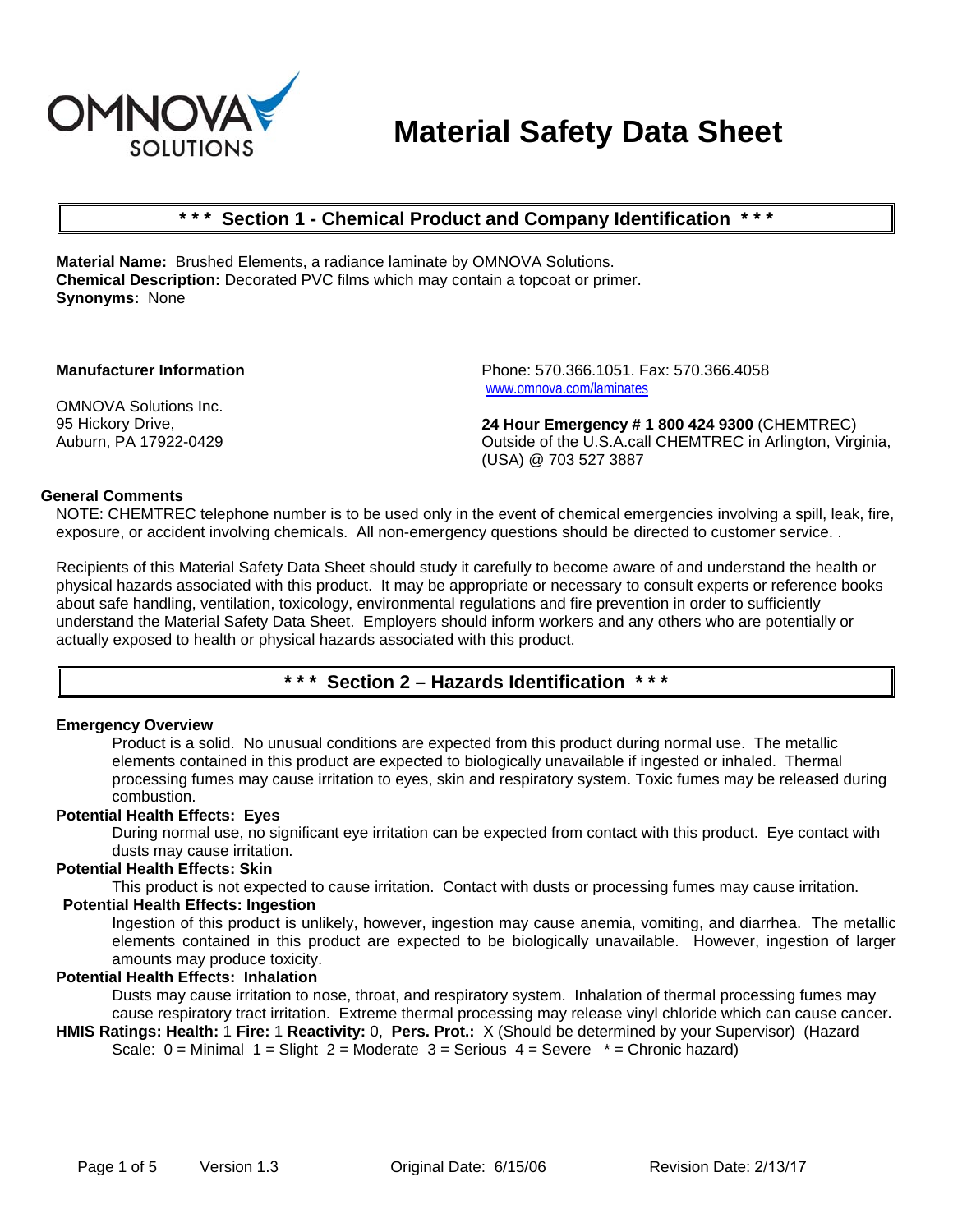## **\* \* \* Section 3 – Composition Information \* \* \***

| CAS# | <b>Substance Identity</b> | Approx. Weight<br><b>Percent</b> |
|------|---------------------------|----------------------------------|
| None | <b>PVC Film</b>           | 85-90                            |
| None | Polyester Film            | $10 - 15$                        |

## **Component Information/Information on Non-Hazardous Components**

OMNOVA Solutions has determined that this product is not regulated under the U.S. Occupational Health and Safety Administration (OSHA) Hazard Communication Standard because these materials meet the 29CFR1910.1200(b)(6)(v) definition of an article: "a manufactured item other than a fluid particle: (i) which is formed to a specific shape or design during manufacture; (ii) which has end use function(s) dependent in whole or in part upon its shape or design during end use; and (iii) which under normal conditions of use does not release more than a very small quantities, e.g., minute or trace amounts, of a hazardous chemical (as determined by paragraph (d) of this section) and does not pose a physical hazard or health risk to employees."

## **\* \* \* Section 4 – First Aid Measures \* \* \***

## **First Aid: Eyes**

In case of contact with eyes, rinse immediately with plenty of water for 15 minutes and seek medical advice. **First Aid: Skin**

For skin contact, promptly wash with soap and water. Remove contaminated clothing, shoes, watchband, etc. If irritation persists, get medical attention.

## **First Aid: Ingestion**

Never give anything by mouth to a victim who is unconscious or is having convulsions. If vomiting naturally occurs, have victim lean forward to reduce risk of aspiration. If the material is swallowed, get immediate medical attention or advice. Do not induce vomiting unless instructed to do so by medical personnel.

#### **First Aid: Inhalation**

If symptoms are experienced, remove source of contamination or move victim to fresh air. If the affected person is not breathing, apply artificial respiration.

## **First Aid: Notes to Physician**

Provide general supportive measures and treat symptoms.

## **\* \* \* Section 5 – Fire Fighting Measures \* \* \***

## **Flash Point:** Not applicable

## **General Fire Hazards**

This product is a solid material which will burn with a slow, smoldering flame upon heating to high temperatures. . **Hazardous Combustion Products**

Thermal degradation produces hydrogen chloride, low molecular weight hydrocarbons, and oxides of carbon. **Extinguishing Media**

Water fog (preferred), dry chemical, foam, carbon dioxide.

#### **Fire Fighting Equipment/Instructions**

Firefighters should wear full protective gear. Firefighters should avoid inhaling any combustion products. Cool heated containers with water spray from a safe distance.

## **NFPA Ratings: Health:** 1, **Fire:** 1, **Reactivity:** 0

(Hazard Scale:  $0 =$  Minimal  $1 =$  Slight  $2 =$  Moderate  $3 =$  Serious  $4 =$  Severe)

## **\* \* \* Section 6 – Accidental Release Measures \* \* \***

## **Containment Procedures**

Due to physical nature of this material, containment is not necessary.

## **Clean-Up Procedures**

Reroll, sweep, shovel, or vacuum this material and put into container for disposal as a non-hazardous waste.

## **Evacuation Procedures**

Evacuation should not be necessary.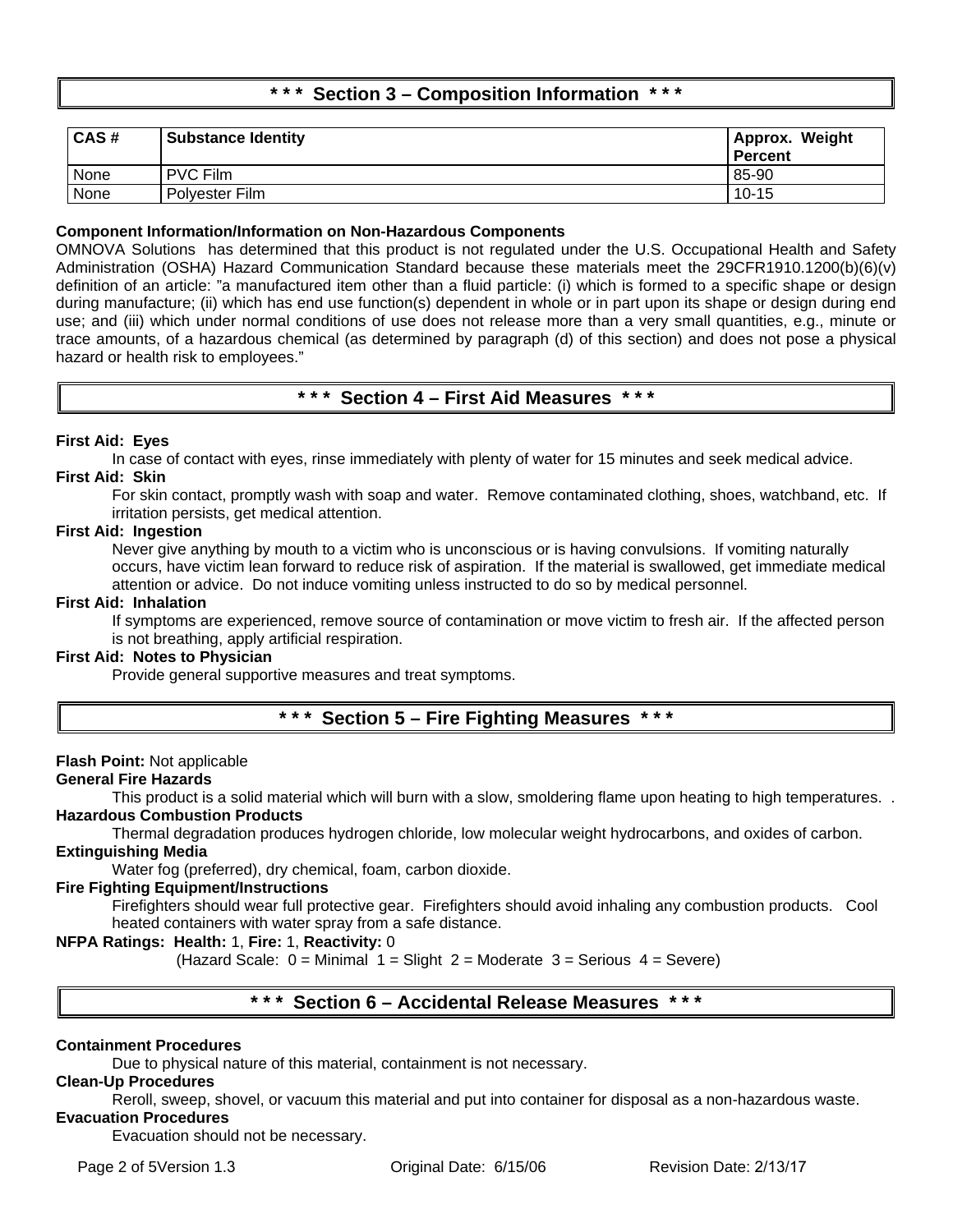## **\* \* \* Section 7 – Handling and Storage Information \* \* \***

## **Handling Procedures**

Avoid breathing dust. Avoid breathing fumes if this product is used at high temperatures. Use with adequate ventilation. Do not weld or smoke around product due to hazardous combustion products.

## **Storage Procedures**

## **Only for industrial use.**

Avoid very hot or cold storage for product quality.

## **\* \* \* Section 8 – Exposure Controls / Personal Protection \* \* \***

## **Exposure Guidelines**

## **PRODUCT INFORMATION**

No exposure limits established for the product.

#### **Engineering Controls**

Use general ventilation and use local exhaust, where possible, in confined or enclosed spaces. During thermal processing, use adequate ventilation to prevent the build up of dusts, or processing fumes. .

## **PERSONAL PROTECTIVE EQUIPMENT**

## **Personal Protective Equipment: Eyes/Face**

Wear safety glasses during processing.

## **Personal Protective Equipment: Skin**

Wear impervious gloves for prolonged contact.

## **Personal Protective Equipment: Respiratory**

If ventilation is not sufficient to effectively remove vapors or mists, appropriate NIOSH approved respiratory protection must be provided.

## **\* \* \* Section 9 - Physical & Chemical Properties \* \* \***

|                                         | Appearance: PVC Film with a polyester |                               | <b>Odor:</b> Slight vinyl          |
|-----------------------------------------|---------------------------------------|-------------------------------|------------------------------------|
| <b>Physical State: Solid</b>            | cap sheet                             |                               | <b>pH:</b> Not applicable          |
| Vapor Pressure: Not determined          |                                       | Vapor Density: Not applicable |                                    |
| <b>Boiling Point:</b> Not applicable    |                                       | Melting Point: $>200^\circ$ F |                                    |
| <b>Solubility (H2O):</b> Insoluble      |                                       | Specific Gravity: 1.35-1.60   |                                    |
| <b>Evaporation Rate:</b> Not applicable |                                       |                               | <b>Flash Point:</b> Not applicable |

## **\* \* \* Section 10 – Chemical Stability & Reactivity Information \* \* \***

## **Chemical Stability**

Stable under normal conditions.

#### **Chemical Stability: Conditions to Avoid**

Exposure to temperatures above 150 F will soften film. Extended exposure to elevated temperatures will cause degradation of PVC.

## **Incompatibility**

Soluble in THF and Ketones.

## **Hazardous Decomposition**

Thermal degradation produces hydrogen chloride, low molecular weight hydrocarbons, and oxides of carbon.

## **Hazardous Polymerization**

Hazardous polymerization will not occur.

## **\* \* \* Section 11 – Toxicological Information \* \* \***

## **Acute Toxicity**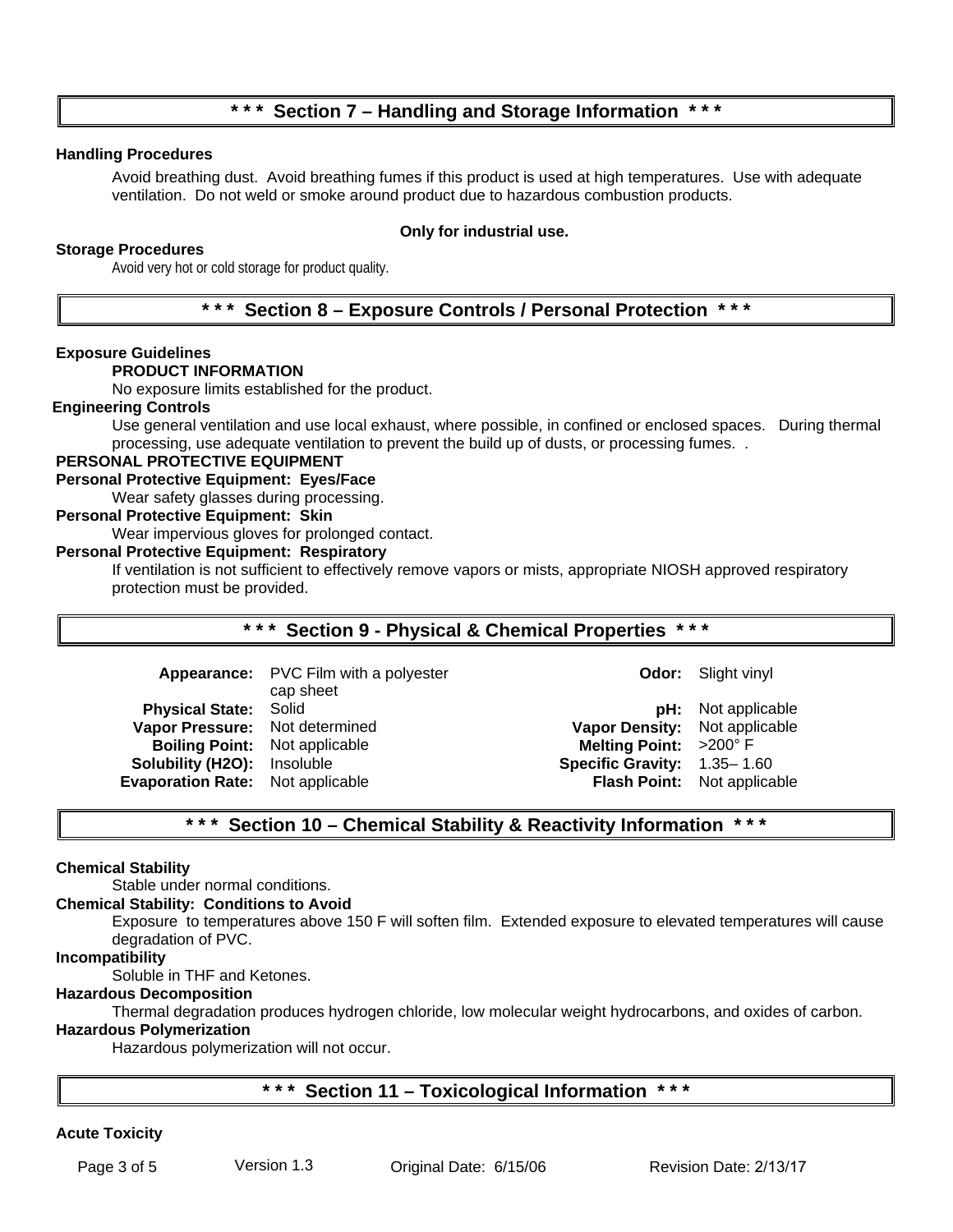## **General Product Information**

No data is available for this product.

## **Carcinogenicity**

**General Product Information**

No carcinogenicity data available for this product.

## **Epidemiology**

No data available for this product.

## **Neurotoxicity**

No data available for product.

## **Mutagenicity**

No data available for this product.

#### **Teratogenicity**

## No data available for this product.

**Other Toxicological Information**

None available.

## **\* \* \* Section 12 – Ecological Information \* \* \***

#### **Ecotoxicity**

No data available for this product.

## **Environmental Fate**

No data available for this product.

## **\* \* \* Section 13 - Disposal Considerations \* \* \***

## **US EPA Waste Number & Descriptions**

User must test waste using methods described in 40 CFR Part 261 to determine if it meets applicable definitions of a hazardous waste.

## **Disposal Instructions**

Dispose of waste material according to Local, State, Federal, and Provincial Environmental Regulations.

## **\* \* \* Section 14 – Transportation Information \* \* \***

## **US DOT Information**

**Shipping Name:** Not DOT Regulated **Hazard Class:** Not classified **UN/NA #:** Not classified **Packing Group:** Not classified **Required Label(s):** None **Additional Info.:** None

## **International Transportation Regulations**

Not regulated as dangerous goods.

## **\* \* \* Section 15 – Regulatory Information \* \* \***

## **US Federal Regulations**

## **General Product Information**

All of the ingredients of this product are listed on, or are exempted from listing on the U.S. EPA **(**TSCA) Inventory of Chemical Substances.

#### **State Regulations**

#### **General Product Information**

Other state regulations may apply. Check individual state requirements.